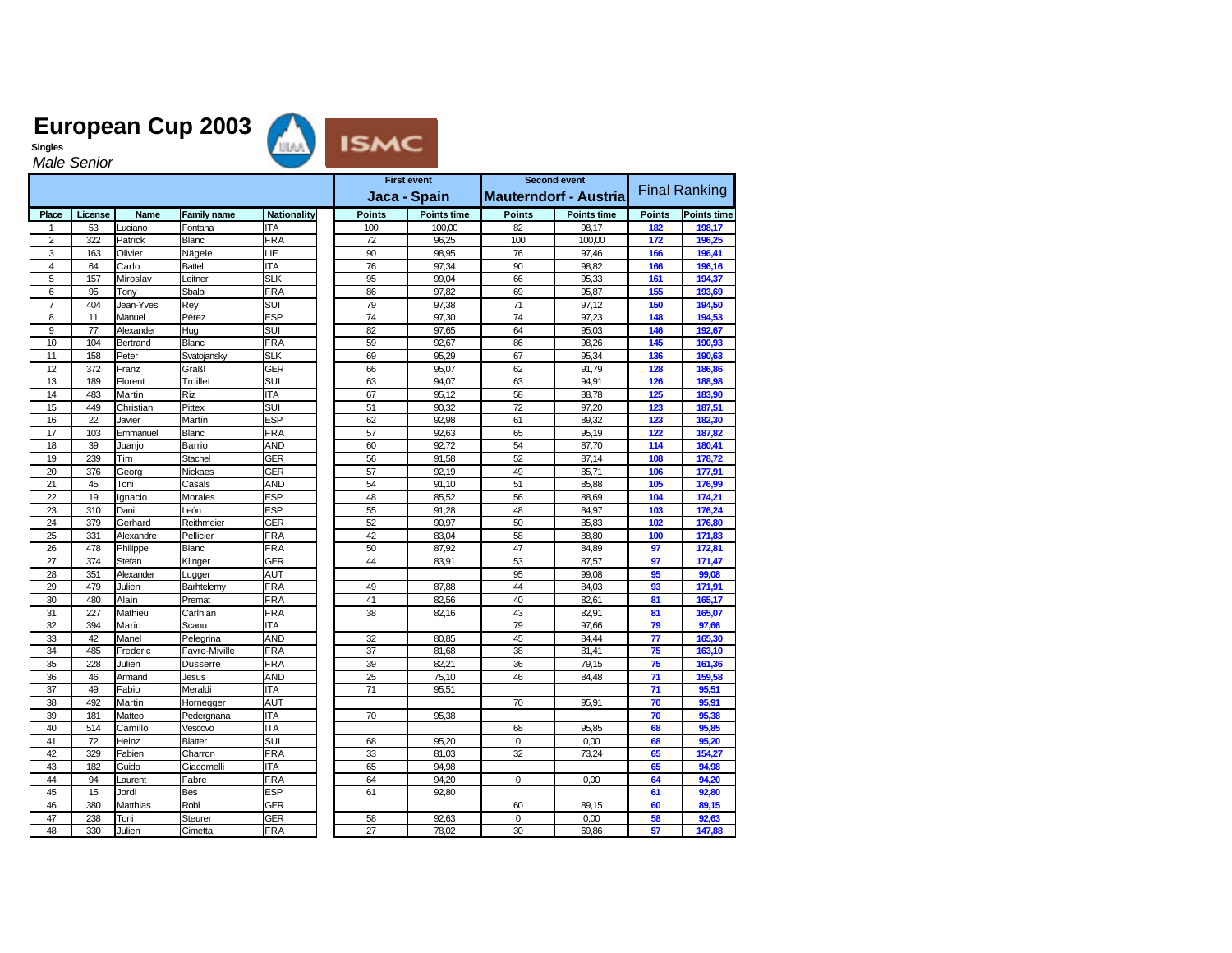| 49 | 315 | Nicolao  | Lanfranchi      | SUI        |    |       | 57          | 88,76 | 57           | 88,76  |
|----|-----|----------|-----------------|------------|----|-------|-------------|-------|--------------|--------|
| 50 | 512 | Peter    | Oberauer        | AUT        |    |       | 55          | 88,54 | 55           | 88,54  |
| 51 | 456 | Martin   | Echtler         | <b>GER</b> | 53 | 91,02 | $\mathbf 0$ | 0,00  | 53           | 91,02  |
| 52 | 375 | Traudl   | Maurer          | <b>GER</b> | 19 | 53,21 | 28          | 67,78 | 47           | 120,99 |
| 53 | 313 | Moises   | Gómez           | <b>ESP</b> | 47 | 84,26 |             |       | 47           | 84,26  |
| 54 | 308 | Xavier   | Sadurní         | <b>ESP</b> | 46 | 84,08 |             |       | 46           | 84,08  |
| 55 | 41  | Nhagib   | Colea           | AND        | 45 | 83,95 |             |       | 45           | 83,95  |
| 56 | 305 | Raúl     | López           | <b>ESP</b> | 43 | 83,38 |             |       | 43           | 83,38  |
| 57 | 212 | Adrien   | Vincent         | <b>FRA</b> |    |       | 42          | 82,87 | 42           | 82,87  |
| 58 | 490 | Adolf    | Harrer          | <b>AUT</b> |    |       | 41          | 82,85 | 41           | 82,85  |
| 59 | 307 | Manuel   | Rodriguez       | <b>ESP</b> | 40 | 82,42 |             |       | 40           | 82,42  |
| 60 | 457 | Jörg     | Rauschenberger  | <b>GER</b> |    |       | 39          | 81,60 | 39           | 81,60  |
| 61 | 499 | Anton    | Karnicar        | <b>SLO</b> |    |       | 37          | 81,39 | 37           | 81,39  |
| 62 | 486 | François | Lesca           | <b>FRA</b> | 36 | 81,60 | 0           | 0,00  | 36           | 81,60  |
| 63 | 482 | Joan     | Vilana          | AND        | 35 | 81,16 |             |       | 35           | 81,16  |
| 64 | 459 | Andreas  | Fischer         | <b>GER</b> |    |       | 35          | 75,73 | 35           | 75,73  |
| 65 | 377 | Daniel   | Pickl           | <b>GER</b> | 34 | 81,12 | $\Omega$    | 0,00  | 34           | 81,12  |
| 66 | 507 | Marko    | Lihteneker      | <b>SLO</b> |    |       | 34          | 74,70 | 34           | 74,70  |
| 67 | 352 | Rolf     | Majcen          | AUT        |    |       | 33          | 74,12 | 33           | 74,12  |
| 68 | 303 | Jorge    | Palacio         | <b>ESP</b> | 31 | 80,33 |             |       | 31           | 80,33  |
| 69 | 495 | Milan    | Šenk            | <b>SLO</b> |    |       | 31          | 71,91 | 31           | 71,91  |
| 70 | 222 | Mathieu  | Jouty           | <b>FRA</b> | 30 | 80,16 | $\mathbf 0$ | 0,00  | 30           | 80,16  |
| 71 | 44  | Xavier   | Capdevila       | AND        | 29 | 79,24 |             |       | 29           | 79,24  |
| 72 | 501 | Jernej   | Karnicar        | <b>SLO</b> |    |       | 29          | 68,74 | 29           | 68,74  |
| 73 | 304 | German   | Cerezo          | <b>ESP</b> | 28 | 78,33 |             |       | 28           | 78,33  |
| 74 | 33  | loannis  | Theocharopoulos | GRE        |    |       | 27          | 66,98 | 27           | 66,98  |
| 75 | 364 | Pablo    | Machio          | <b>ESP</b> | 26 | 76,80 |             |       | 26           | 76,80  |
| 76 | 34  | Loukas   | Anestis         | <b>GRE</b> |    |       | 26          | 64,92 | 26           | 64,92  |
| 77 | 506 | Gregor   | Justin          | <b>SLO</b> |    |       | 25          | 63,95 | 25           | 63,95  |
| 78 | 38  | Miquel   | Naudi           | <b>AND</b> | 24 | 74,53 |             |       | 24           | 74,53  |
| 79 | 496 | Franc    | Zadnikar        | <b>SLO</b> |    |       | 24          | 62,75 | 24           | 62,75  |
| 80 | 25  | Xavier   | Freixinet       | <b>ESP</b> | 23 | 71,48 |             |       | 23           | 71,48  |
| 81 | 497 | Janez    | Smrtnik         | <b>SLO</b> |    |       | 23          | 52,97 | 23           | 52,97  |
| 82 | 179 | Didac    | Costa           | <b>ESP</b> | 22 | 70,65 |             |       | 22           | 70,65  |
| 83 | 451 | Nikolaos | Kostopoulos     | GRE        |    |       | 22          | 48,78 | 22           | 48,78  |
| 84 | 18  | Alfons   | Gastón          | <b>ESP</b> | 21 | 69,95 |             |       | 21           | 69,95  |
| 85 | 31  | Arion    | Tsouriannis     | GRE        |    |       | 21          | 48,75 | 21           | 48,75  |
| 86 | 178 | Joan     | Ninot           | <b>ESP</b> | 20 | 65,63 |             |       | 20           | 65,63  |
| 87 | 508 | Janez    | Krc             | <b>SLO</b> |    |       | 20          | 43,16 | 20           | 43,16  |
| 88 | 378 | Hans     | Reichenberger   | <b>GER</b> |    |       | $\mathbf 0$ | 0,00  | $\mathbf 0$  | 0,00   |
| 89 | 383 | Stefan   | Winter          | <b>GER</b> |    |       | 0           | 0,00  | $\mathbf 0$  | 0,00   |
| 90 | 500 | Andrej   | Karnicar        | <b>SLO</b> |    |       | 0           | 0,00  | $\mathbf{0}$ | 0,00   |
| 91 | 349 | Hermann  | Kofler          | <b>AUT</b> |    |       | 0           | 0,00  | $\mathbf{0}$ | 0,00   |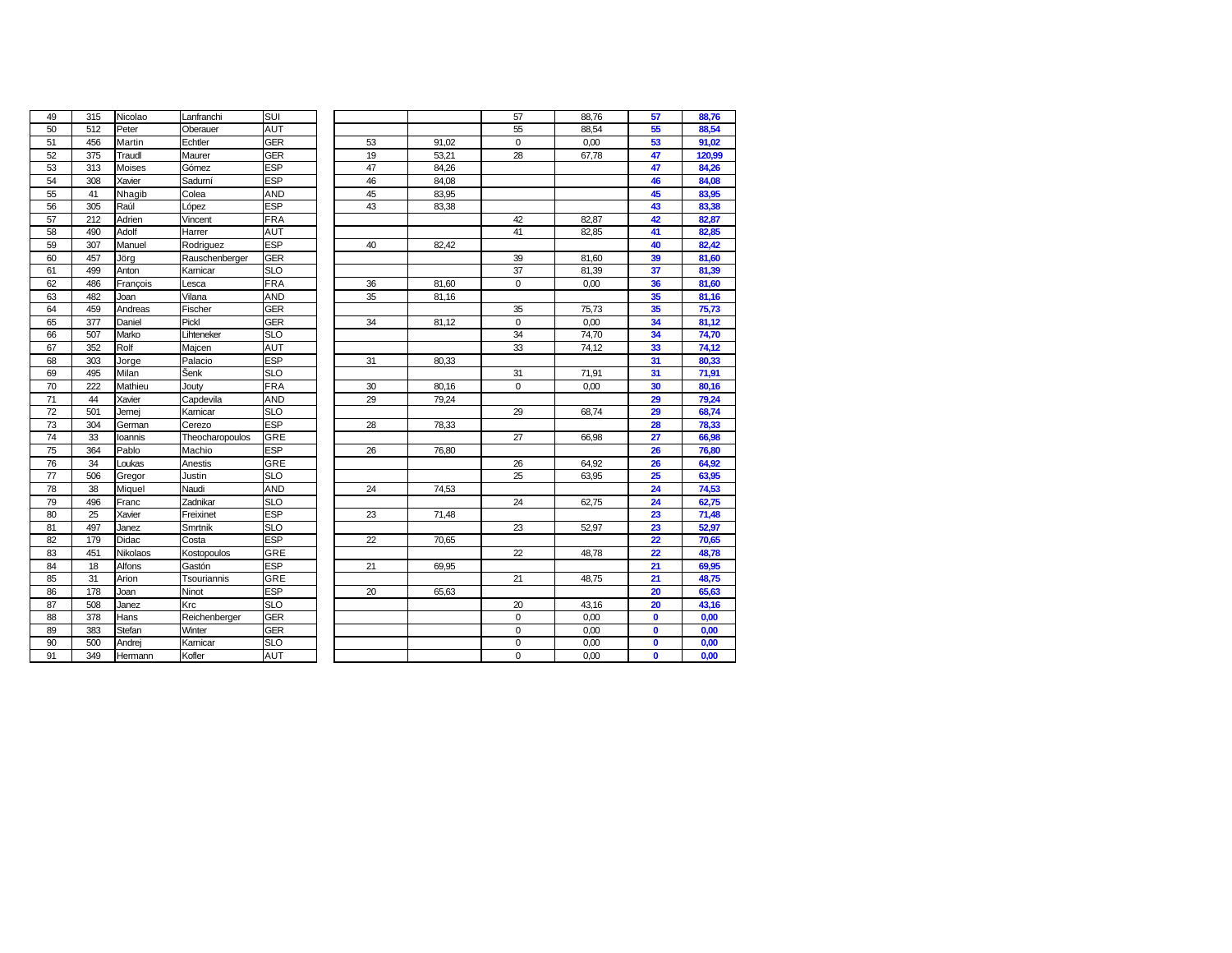**Singles**

*Female Senior*



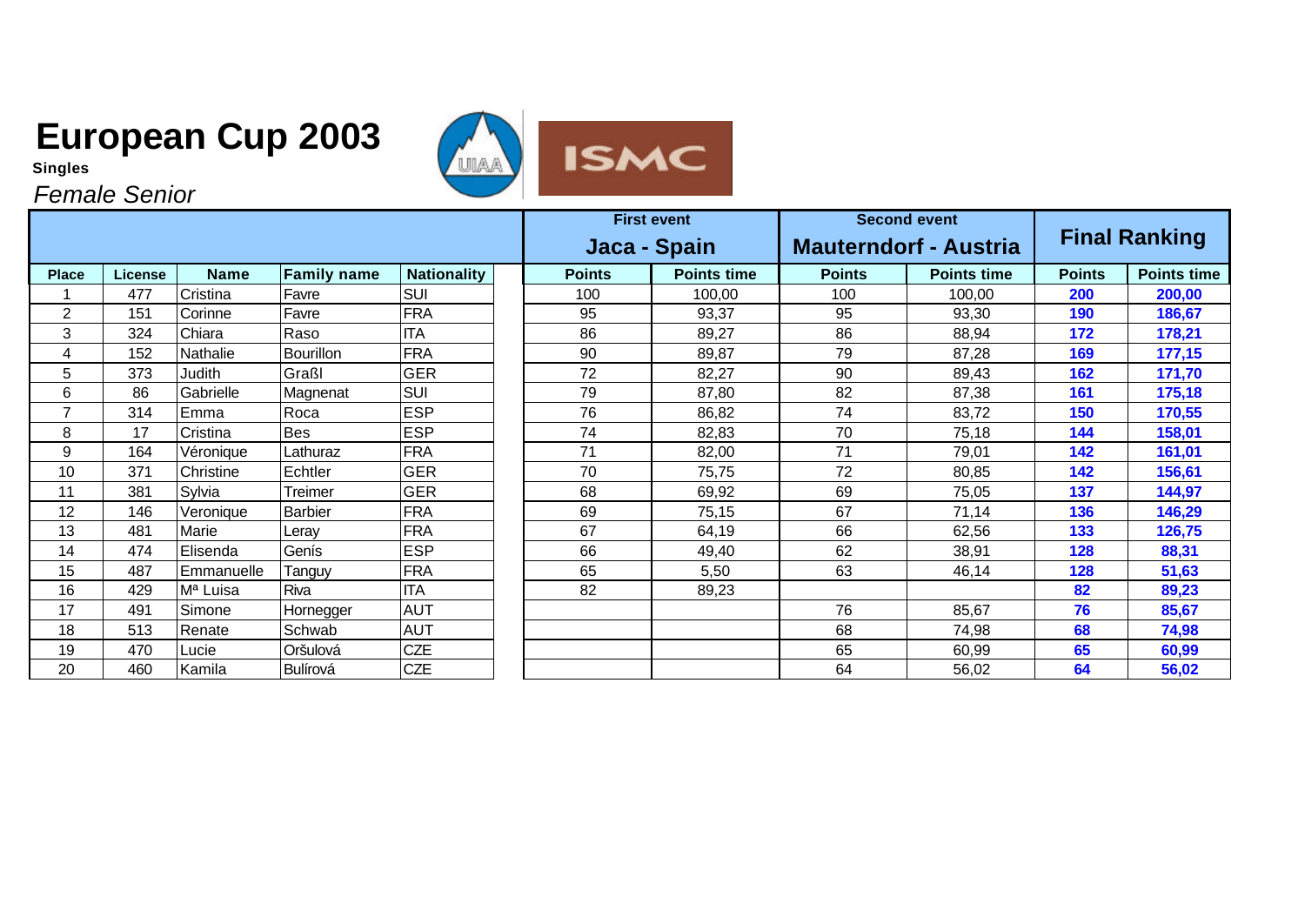



*Male Espoir*

|                |                |             |                    |                    |  |               | <b>First event</b> |                              | <b>Second event</b> | <b>Final Ranking</b> |                    |
|----------------|----------------|-------------|--------------------|--------------------|--|---------------|--------------------|------------------------------|---------------------|----------------------|--------------------|
|                |                |             |                    |                    |  | Jaca - Spain  |                    | <b>Mauterndorf - Austria</b> |                     |                      |                    |
| <b>Place</b>   | <b>License</b> | <b>Name</b> | <b>Family name</b> | <b>Nationality</b> |  | <b>Points</b> | <b>Points time</b> | <b>Points</b>                | <b>Points time</b>  | <b>Points</b>        | <b>Points time</b> |
|                | 189            | Florent     | Troillet           | SUI                |  | 86            | 98,75              | 100                          | 100,00              | 186                  | 198,75             |
| $\overline{2}$ | 483            | Martin      | <b>Riz</b>         | <b>ITA</b>         |  | 95            | 99,75              | 86                           | 94,16               | 181                  | 193,91             |
| 3              | 22             | Javier      | Martín             | <b>ESP</b>         |  | 82            | 97,71              | 95                           | 94,68               | 177                  | 192,39             |
| 4              | 45             | Toni        | Casals             | <b>AND</b>         |  | 79            | 95,91              | 82                           | 91,41               | 161                  | 187,32             |
| 5              | 331            | Alexandre   | Pellicier          | <b>FRA</b>         |  | 71            | 88,20              | 86                           | 94,18               | 157                  | 182,38             |
| 6              | 478            | Philippe    | <b>Blanc</b>       | <b>FRA</b>         |  | 76            | 92,87              | 79                           | 90,46               | 155                  | 183,33             |
| $\overline{7}$ | 479            | Julien      | Barhtelemy         | <b>FRA</b>         |  | 74            | 92,83              | 76                           | 89,64               | 150                  | 182,47             |
| 8              | 227            | Mathieu     | Carlhian           | <b>FRA</b>         |  | 68            | 87,37              | 74                           | 88,58               | 142                  | 175,95             |
| 9              | 480            | Alain       | Premat             | <b>FRA</b>         |  | 70            | 87,74              | 71                           | 88,29               | 141                  | 176,04             |
| 10             | 228            | Julien      | <b>Dusserre</b>    | <b>FRA</b>         |  | 69            | 87,41              | 69                           | 85,00               | 138                  | 172,41             |
| 11             | 485            | Frederic    | Favre-Miville      | <b>FRA</b>         |  | 67            | 86,91              | 70                           | 87,15               | 137                  | 174,06             |
| 12             | 329            | Fabien      | Charron            | <b>FRA</b>         |  | 65            | 86,29              | 68                           | 79,38               | 133                  | 165,66             |
| 13             | 330            | Julien      | Cimetta            | <b>FRA</b>         |  | 63            | 83,41              | 67                           | 76,16               | 130                  | 159,57             |
| 14             | 181            | Matteo      | Pedergnana         | <b>ITA</b>         |  | 100           | 100,00             |                              |                     | 100                  | 100,00             |
| 15             | 182            | Guido       | Giacomelli         | <b>ITA</b>         |  | 90            | 99,62              |                              |                     | 90                   | 99,62              |
| 16             | 212            | Adrien      | Vincent            | <b>FRA</b>         |  |               |                    | 72                           | 88,54               | 72                   | 88,54              |
| 17             | 305            | Raúl        | López              | <b>ESP</b>         |  | 72            | 88,54              |                              |                     | 72                   | 88,54              |
| 18             | 486            | François    | _esca              | <b>FRA</b>         |  | 66            | 86,83              | 0                            | 0,00                | 66                   | 86,83              |
| 19             | 501            | Jernei      | Karnicar           | <b>SLO</b>         |  |               |                    | 66                           | 75,09               | 66                   | 75,09              |
| 20             | 222            | Mathieu     | Jouty              | <b>FRA</b>         |  | 64            | 85,45              | $\Omega$                     | 0,00                | 64                   | 85,45              |
| 21             | 364            | Pablo       | Machio             | <b>ESP</b>         |  | 62            | 82,24              |                              |                     | 62                   | 82,24              |
| 22             | 25             | Xavier      | Freixinet          | <b>ESP</b>         |  | 61            | 77,16              |                              |                     | 61                   | 77,16              |
| 23             | 179            | Didac       | Costa              | <b>ESP</b>         |  | 60            | 76,37              |                              |                     | 60                   | 76,37              |
| 24             | 178            | Joan        | Ninot              | <b>ESP</b>         |  | 59            | 71,57              |                              |                     | 59                   | 71,57              |